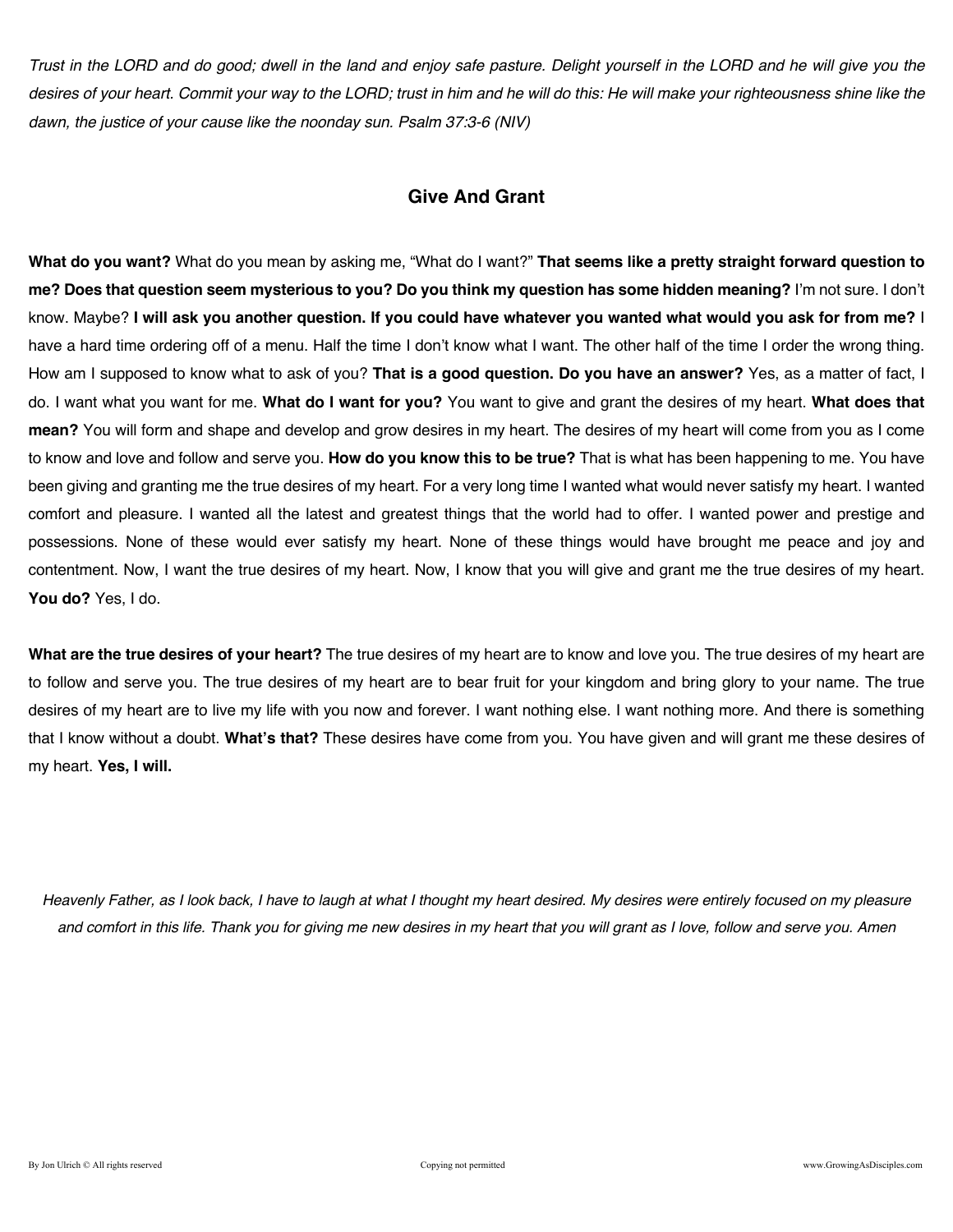### **God The Father** *Desires Of Your Heart*

Trust in the LORD and do good; dwell in the land and enjoy safe pasture. Delight yourself in the LORD and he will give you the desires of your heart. Commit your way to the LORD; trust in him and he will do this: He will make your righteousness shine like the dawn, the justice of your cause like the noonday sun.

NIV Psalm 37:3-6

### **God The Father** *Your Heart's Desires*

Trust in the LORD and do good. Then you will live safely in the land and prosper. Take delight in the LORD, and he will give you your heart's desires. Commit everything you do to the LORD. Trust him, and he will help you. He will make your innocence radiate like the dawn, and the justice of your cause will shine like the noonday sun.

NLT Psalm 37:3-6

### **God The Father** *Desires Of Your Heart*

Trust in the LORD, and do good; so you will live in the land, and enjoy security. Take delight in the LORD, and he will give you the desires of your heart. Commit your way to the LORD; trust in him, and he will act. He will make your vindication shine like the light, and the justice of your cause like the noonday.

NRSV Psalm 37:3-6

 **God The Father** *Desires And Secret Petitions Of Your Heart* 

Trust (lean on, rely on, and be confident) in the Lord and do good; so shall you dwell in the land and feed surely on His faithfulness, and truly you shall be fed. Delight yourself also in the Lord, and He will give you the desires and secret petitions of your heart. Commit your way to the Lord [roll and repose each care of your load on Him]; trust (lean on, rely on, and be confident) also in Him and He will bring it to pass. And He will make your uprightness and right standing with God go forth as the light, and your justice and right as [the shining sun of] the noonday.

AMP Psalm 37:3-6

### **God The Father** *Desires Of Your Heart*

Trust in the LORD and do good; Dwell in the land and cultivate faithfulness. Delight yourself in the LORD; And He will give you the desires of your heart. Commit your way to the LORD, Trust also in Him, and He will do it. He will bring forth your righteousness as the light And your judgment as the noonday.

NASB Psalm 37:3-6

**God The Father** *Desires Of Your Heart* 

Trust in the LORD, and do good; dwell in the land and befriend faithfulness. Delight yourself in the LORD, and he will give you the desires of your heart. Commit your way to the LORD; trust in him, and he will act. He will bring forth your righteousness as the light, and your justice as the noonday.

ESV Psalm 37:3-6

### **God The Father** *Desires Of Your Heart*

Trust in the LORD, and do good; Dwell in the land, and feed on His faithfulness. Delight yourself also in the LORD, And He shall give you the desires of your heart. Commit your way to the LORD, Trust also in Him, And He shall bring it to pass. He shall bring forth your righteousness as the light, And your justice as the noonday.

NKJV Psalm 37:3-6

### **God The Father** *Get In On The Best*

Get insurance with GOD and do a good deed, settle down and stick to your last. Keep company with GOD, get in on the best. Open up before GOD, keep nothing back; he'll do whatever needs to be done: He'll validate your life in the clear light of day and stamp you with approval at high noon.

MSG Psalm 37:3-6

### **God The Father** *Your Heart's Desire*

Trust in the Lord instead. Be kind and good to others; then you will live safely here in the land and prosper, feeding in safety. Be delighted with the Lord. Then he will give you all your heart's desires. Commit everything you do to the Lord. Trust him to help you do it, and he will. Your innocence will be clear to everyone. He will vindicate you with the blazing light of justice shining down as from the noonday sun.

TLB Psalm 37:3-6

### **God The Father** *What You Want*

Trust the LORD and do good. Live in the land and feed on truth. Enjoy serving the LORD, and he will give you what you want. Depend on the LORD; trust him, and he will take care of you. Then your goodness will shine like the sun, and your fairness like the noonday sun.

NCV Psalm 37:3-6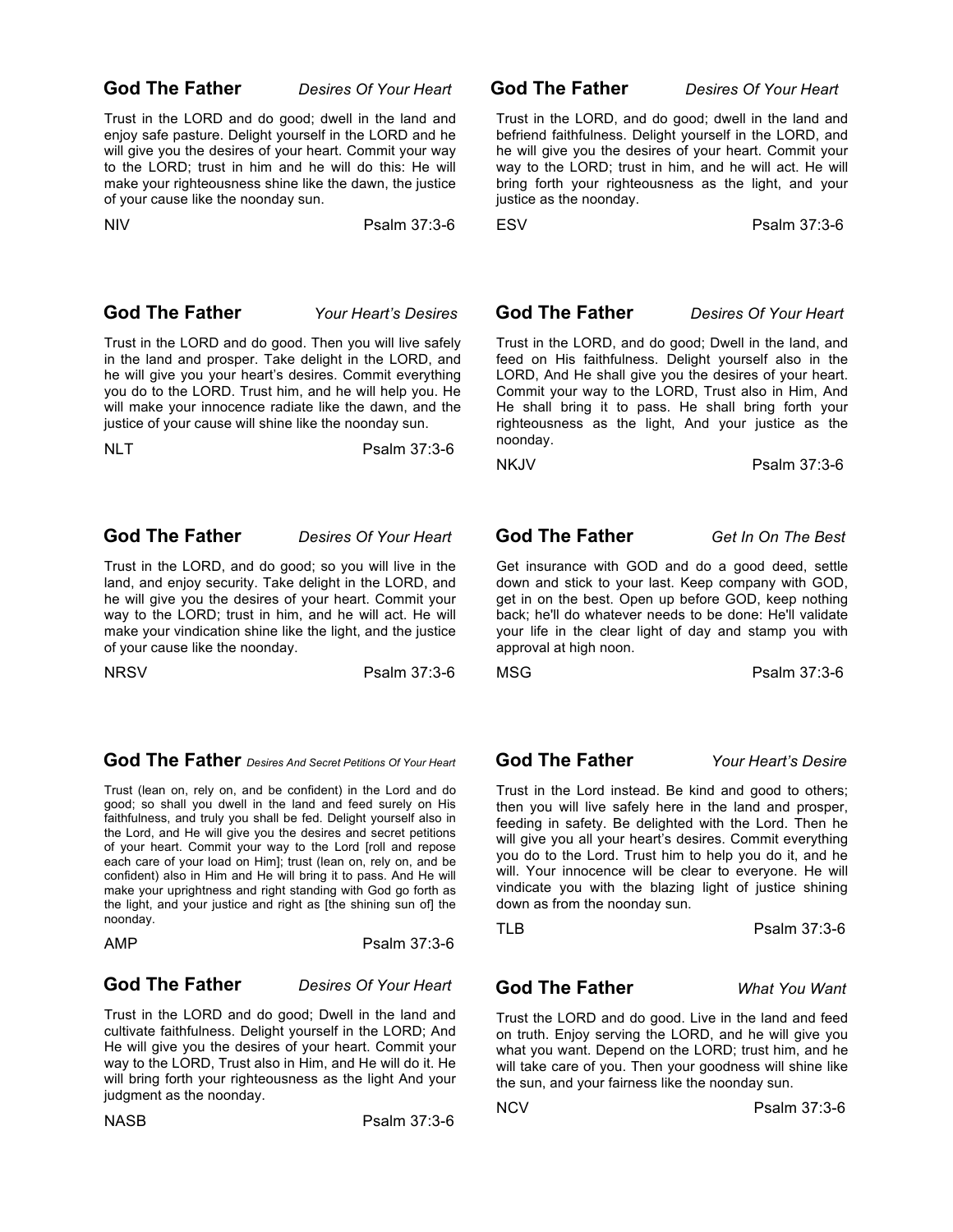# **Desires Of Your Heart** Thear Year Week Day Date

**God The Father** – Psalm 37:3-6 **In Context:** *Read Psalm 37* 

# **Begin With Prayer:** *Here I am Lord. I Am Listening.*

**Meditating On God's Word:** *(What is God speaking to your heart?)*

Trust in the LORD and do good; dwell in the land and enjoy safe pasture. Delight yourself in the LORD and he will give you the desires of your heart. Commit your way to the LORD; trust in him and he will do this: He will make your righteousness shine like the dawn, the justice of your cause like the noonday sun. Psalm 37:3-6 (NIV)

### **Considering The Words***: (What words speak to your heart?)*

Trust in | the LORD | and | do good; | dwell in | the land | and | enjoy | safe pasture. | Delight yourself | in the LORD | and | he will give you | the desires | of your heart. | Commit | your way | to the LORD; | trust in him | and | he will | do this: | He will | make your righteousness | shine like | the dawn, | the justice | of your cause | like the | noonday sun. Psalm 37:3-6 (NIV)

\_\_\_\_\_\_\_\_\_\_\_\_\_\_\_\_\_\_\_\_\_\_\_\_\_\_\_\_\_\_\_\_\_\_\_\_\_\_\_\_\_\_\_\_\_\_\_\_\_\_\_\_\_\_\_\_\_\_\_\_\_\_\_\_\_\_\_\_\_\_\_ \_\_\_\_\_\_\_\_\_\_\_\_\_\_\_\_\_\_\_\_\_\_\_\_\_\_\_\_\_\_\_\_\_\_\_\_\_\_\_\_\_\_\_\_\_\_\_\_\_\_\_\_\_\_\_\_\_\_\_\_\_\_\_\_\_\_\_\_\_\_\_

### **Praying The Scripture:** *(What prayer from your heart will you write?)*

Heavenly Father, as I look back, I have to laugh at what I thought my heart desired. My desires were entirely focused on my pleasure and comfort in this life. Thank you for giving me new desires in my heart that you will grant as I love, follow and serve you. Amen \_\_\_\_\_\_\_\_\_\_\_\_\_\_\_\_\_\_\_\_\_\_\_\_\_\_\_\_\_\_\_\_\_\_\_\_\_\_\_\_\_\_\_\_\_\_\_\_\_\_\_\_\_\_\_\_\_\_\_\_\_\_\_\_\_\_\_\_\_\_\_

\_\_\_\_\_\_\_\_\_\_\_\_\_\_\_\_\_\_\_\_\_\_\_\_\_\_\_\_\_\_\_\_\_\_\_\_\_\_\_\_\_\_\_\_\_\_\_\_\_\_\_\_\_\_\_\_\_\_\_\_\_\_\_\_\_\_\_\_\_\_\_

### **What It Means:** *(What questions speak to your heart?) (Suggested questions for small group discussion are in bold)*

How are you trusting in the Lord and doing the good that He gives you to do? How has trusting in the Lord and doing His will helped you to live in safety and enjoy life? **How have you been learning to delight yourself in knowing and doing the Lord's will?** Why will nothing ever favorable compare with coming to know and love the Lord? **How are you making it your purpose and plan to commit your way to the Lord?** How has your life been able to shine brightly for the Lord as you have learned to trust in Him? **How has the Lord both given and granted you the desires of your heart?**

\_\_\_\_\_\_\_\_\_\_\_\_\_\_\_\_\_\_\_\_\_\_\_\_\_\_\_\_\_\_\_\_\_\_\_\_\_\_\_\_\_\_\_\_\_\_\_\_\_\_\_\_\_\_\_\_\_\_\_\_\_\_\_\_\_\_\_\_\_\_\_ \_\_\_\_\_\_\_\_\_\_\_\_\_\_\_\_\_\_\_\_\_\_\_\_\_\_\_\_\_\_\_\_\_\_\_\_\_\_\_\_\_\_\_\_\_\_\_\_\_\_\_\_\_\_\_\_\_\_\_\_\_\_\_\_\_\_\_\_\_\_\_ \_\_\_\_\_\_\_\_\_\_\_\_\_\_\_\_\_\_\_\_\_\_\_\_\_\_\_\_\_\_\_\_\_\_\_\_\_\_\_\_\_\_\_\_\_\_\_\_\_\_\_\_\_\_\_\_\_\_\_\_\_\_\_\_\_\_\_\_\_\_\_ \_\_\_\_\_\_\_\_\_\_\_\_\_\_\_\_\_\_\_\_\_\_\_\_\_\_\_\_\_\_\_\_\_\_\_\_\_\_\_\_\_\_\_\_\_\_\_\_\_\_\_\_\_\_\_\_\_\_\_\_\_\_\_\_\_\_\_\_\_\_\_ \_\_\_\_\_\_\_\_\_\_\_\_\_\_\_\_\_\_\_\_\_\_\_\_\_\_\_\_\_\_\_\_\_\_\_\_\_\_\_\_\_\_\_\_\_\_\_\_\_\_\_\_\_\_\_\_\_\_\_\_\_\_\_\_\_\_\_\_\_\_\_ \_\_\_\_\_\_\_\_\_\_\_\_\_\_\_\_\_\_\_\_\_\_\_\_\_\_\_\_\_\_\_\_\_\_\_\_\_\_\_\_\_\_\_\_\_\_\_\_\_\_\_\_\_\_\_\_\_\_\_\_\_\_\_\_\_\_\_\_\_\_\_  $\_$  , and the set of the set of the set of the set of the set of the set of the set of the set of the set of the set of the set of the set of the set of the set of the set of the set of the set of the set of the set of th  $\_$  , and the set of the set of the set of the set of the set of the set of the set of the set of the set of the set of the set of the set of the set of the set of the set of the set of the set of the set of the set of th  $\_$  . The contribution of the contribution of  $\mathcal{L}_1$  ,  $\mathcal{L}_2$  ,  $\mathcal{L}_3$  ,  $\mathcal{L}_4$  ,  $\mathcal{L}_5$  ,  $\mathcal{L}_6$  ,  $\mathcal{L}_7$  ,  $\mathcal{L}_8$  ,  $\mathcal{L}_9$  ,  $\mathcal{L}_1$  ,  $\mathcal{L}_2$  ,  $\mathcal{L}_3$  ,  $\mathcal{L}_5$  ,  $\mathcal{L}_6$  ,  $\mathcal{L}_$ 

### **Living It Out:** *(What action step is God guiding your heart to take?)*

Trust your Heavenly Father and commit your way to Him and he will give and grant new desires in your heart.

\_\_\_\_\_\_\_\_\_\_\_\_\_\_\_\_\_\_\_\_\_\_\_\_\_\_\_\_\_\_\_\_\_\_\_\_\_\_\_\_\_\_\_\_\_\_\_\_\_\_\_\_\_\_\_\_\_\_\_\_\_\_\_\_\_\_\_\_\_\_\_

\_\_\_\_\_\_\_\_\_\_\_\_\_\_\_\_\_\_\_\_\_\_\_\_\_\_\_\_\_\_\_\_\_\_\_\_\_\_\_\_\_\_\_\_\_\_\_\_\_\_\_\_\_\_\_\_\_\_\_\_\_\_\_\_\_\_\_\_\_\_\_

\_\_\_\_\_\_\_\_\_\_\_\_\_\_\_\_\_\_\_\_\_\_\_\_\_\_\_\_\_\_\_\_\_\_\_\_\_\_\_\_\_\_\_\_\_\_\_\_\_\_\_\_\_\_\_\_\_\_\_\_\_\_\_\_\_\_\_\_\_\_\_

### **Seeing It Happen:** *(What are you trusting God for in your heart?)*

Have faith that your Heavenly Father will give desires in your heart that He will grant as you follow Him.

### **Get Ready To Share:** *(What can you share with others from your heart?)*

Share with another person or your small group how you are coming to know and love your Heavenly Father.

# **Close With Prayer:** *Quiet Yourself Before The Lord*

*Pause And Offer Prayers Of… With An Attitude Of Faith Listen To What The Lord Wants To Say To You*

Adoration… \_\_\_\_\_\_\_\_\_\_\_\_\_\_\_\_\_\_\_\_\_\_\_\_\_\_\_\_\_\_\_\_\_\_\_\_\_\_\_\_\_\_\_\_\_\_\_\_\_\_\_\_\_\_\_\_\_\_\_\_\_\_\_\_\_\_\_\_\_\_\_\_\_\_\_\_\_\_\_ Thanksgiving...  $\textsf{Confession...}\qquad \qquad \underline{\hspace{2.5cm}}$ Intercession... \_\_\_\_\_\_\_\_\_\_\_\_\_\_\_\_\_\_\_\_\_\_\_\_\_\_\_\_\_\_\_\_\_\_\_\_\_\_\_\_\_\_\_\_\_\_\_\_\_\_\_\_\_\_\_\_\_\_\_\_\_\_\_\_\_\_\_\_\_\_\_\_\_\_\_\_\_\_\_ Petition… \_\_\_\_\_\_\_\_\_\_\_\_\_\_\_\_\_\_\_\_\_\_\_\_\_\_\_\_\_\_\_\_\_\_\_\_\_\_\_\_\_\_\_\_\_\_\_\_\_\_\_\_\_\_\_\_\_\_\_\_\_\_\_\_\_\_\_\_\_\_\_\_\_\_\_\_\_\_\_

By Jon Ulrich © All rights reserved compared copying not permitted www.GrowingAsDisciples.com